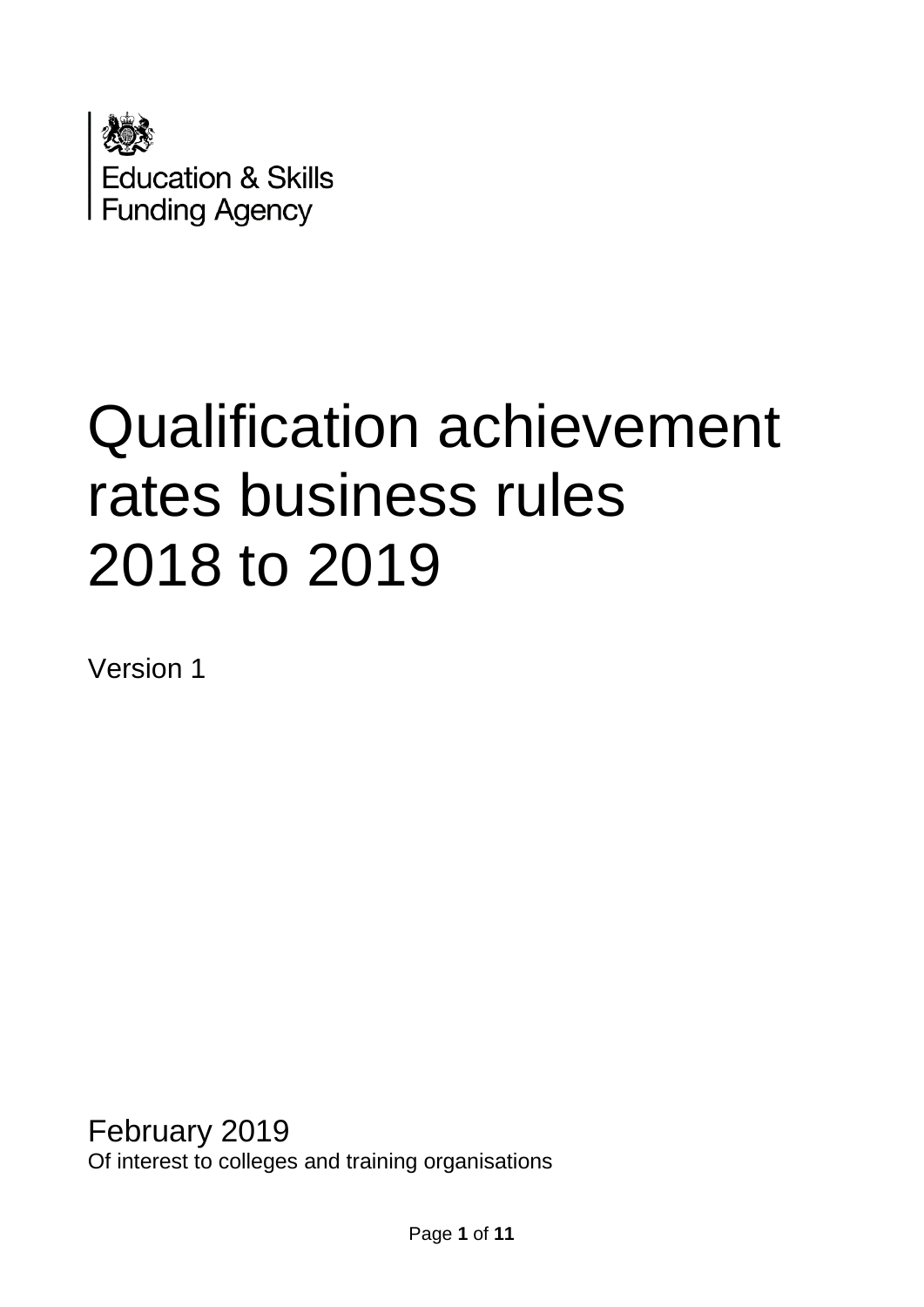## **Contents**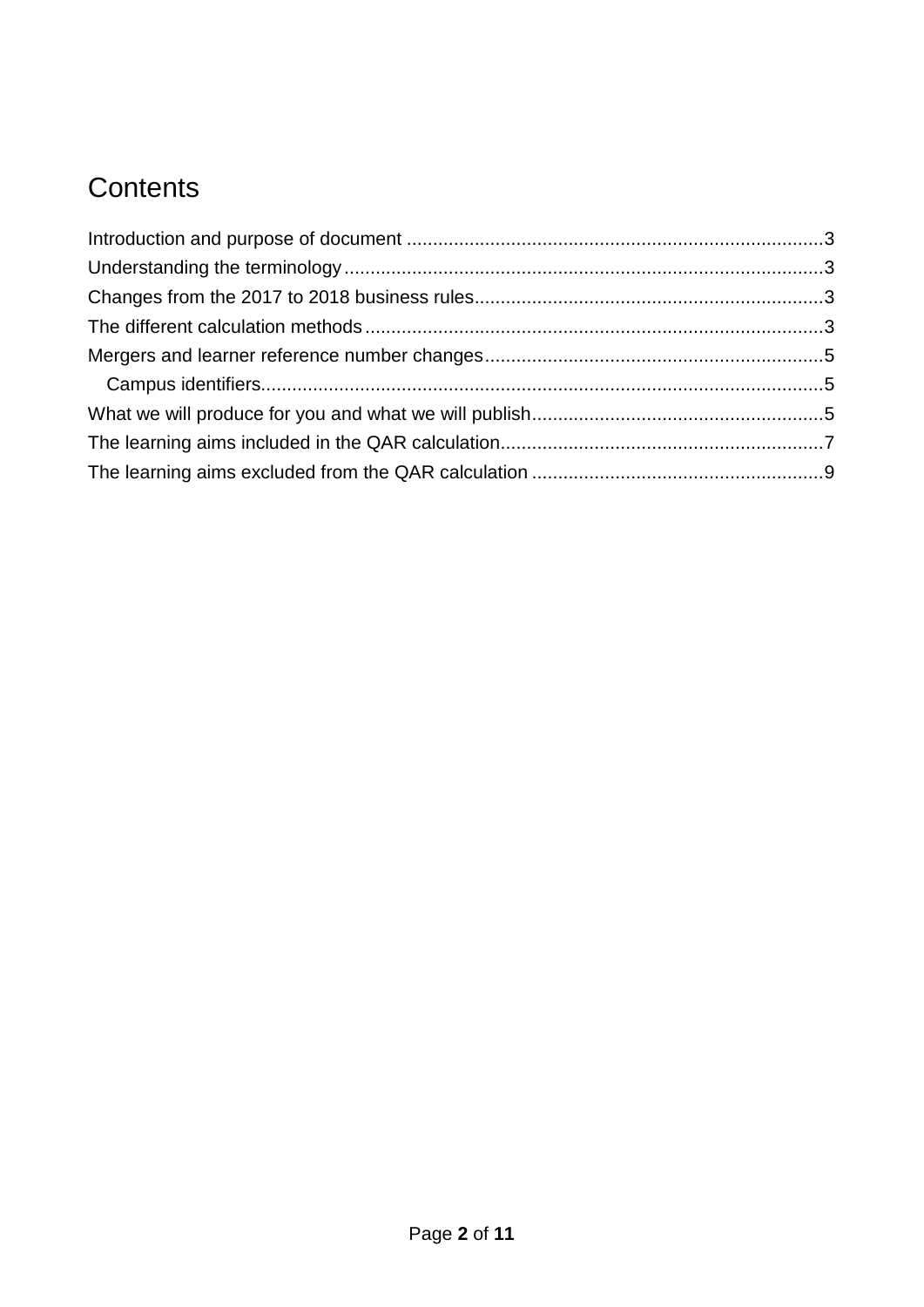## <span id="page-2-0"></span>**Introduction and purpose of document**

- 1 This document outlines the high-level business rules that explain how we calculate the qualification achievement rates (QAR) for the 2018 to 2019 funding year (1 August 2018 to 31 July 2019) for apprenticeships and for education and training, including those funded by advanced learner loans.
- 2 We will publish the dataset specifications in 2019; these will contain the detailed technical rules.

## <span id="page-2-1"></span>**Understanding the terminology**

- 3 The terms 'we' and 'ESFA' refer to the 'Education and Skills Funding Agency' and associated staff.
- 4 When we refer to 'you' or 'providers', this includes colleges, training organisations, local authorities and employers that receive funding from us, or Advanced Learner Loans (loans) payments from the Student Loans Company (SLC) on behalf of learners, to deliver education and training.

## <span id="page-2-2"></span>**Changes from the 2017 to 2018 business rules**

- 5 The main methodology and principles have not changed from 2017 to 2018.
- 6 We will **exclude** delivery through the Flexible learning fund (identified using through the Learning Delivery Monitoring (LDM) code 360).
- 7 We are currently reviewing how we measure success and achievement for traineeships; we will publish further details about this in in due course. For 2018 to 2019, QARs for traineeships will use the 2017 to 2018 methodology.

## <span id="page-2-3"></span>**The different calculation methods**

8 We calculate overall and timely QAR, pass rates and retention rates from the Individualised Learner Record (ILR) and Large Employer Outcome Pilot (LEOP) data submitted by providers. We merge the last 5 years' data into the QAR dataset, which we use for reporting.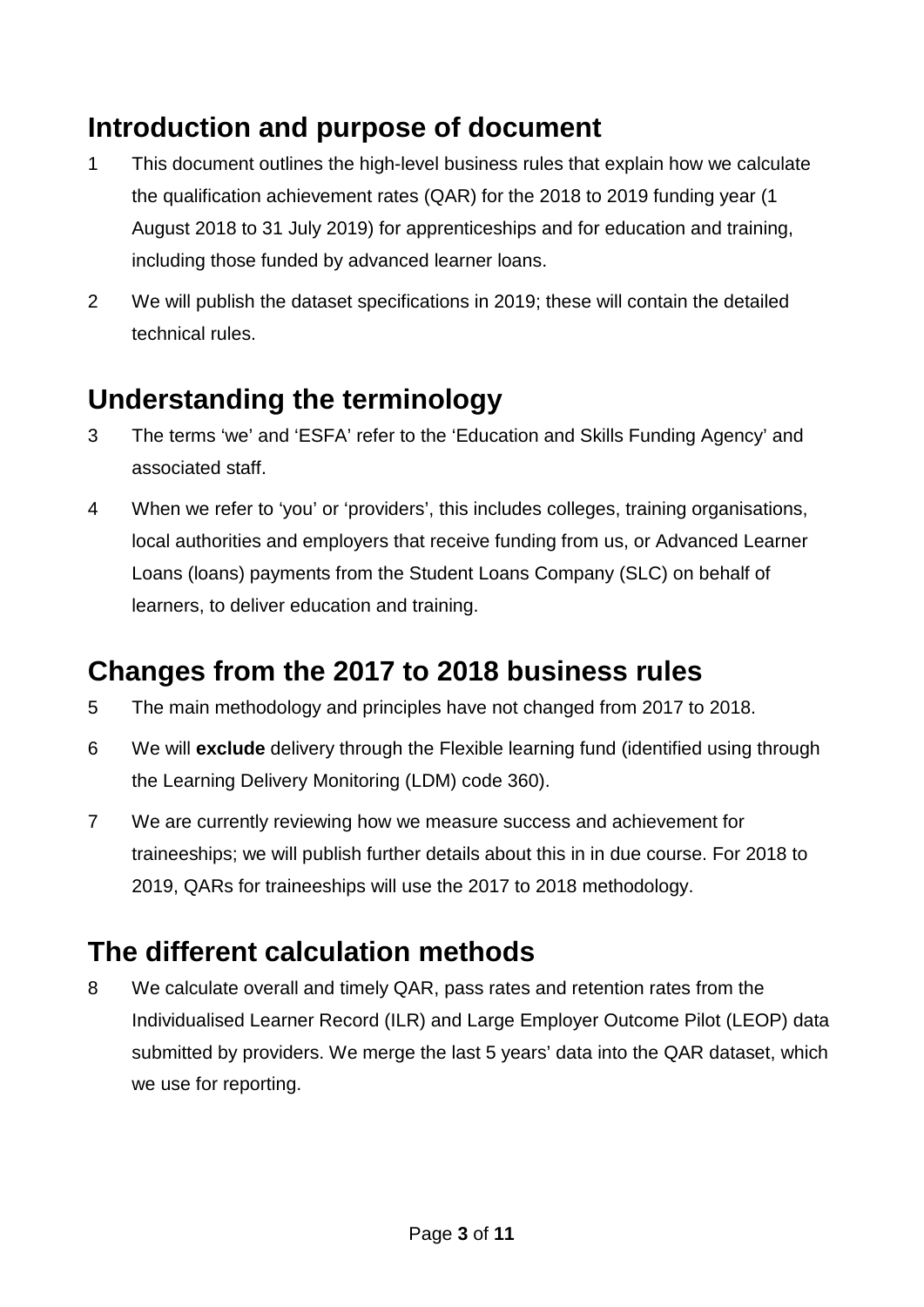- 9 We take information for apprenticeships from the programme aim ILR record and the learning aim level ILR record for education and training; we use the term learning aims throughout this document to refer to both of these.
- 10 The **overall QAR**, **pass rate** and **retention rate** calculations use the hybrid end year of the learning aim. The hybrid end year is the latter of the:
	- a planned end year of the learning aim
	- b actual end year of the learning aim or
	- c reporting year.
- 11 The calculations use three values:
	- a The number of aims that have ended where they have an actual end date or where continuing learners and planned breaks in learning did not return.
	- b The number of aims achieved. This includes reformed AS levels that are decoupled from the A Level and any cashed pre-reform AS levels.
	- c The number of aims where the learner has completed all the learning activities.
- 12 For the hybrid end year:
	- a The **overall QAR** is the number of achieved learning aims as a percentage of the total number of learning aims in the cohort that ended.
	- b The **overall pass rate** is the number of achieved learning aims as a percentage of the total number of learning aims that have completed all the planned learning activities.
	- c The **overall retention rate** is the number of learning aims that have completed all of the planned learning activities as a percentage of the total number of learning aims that ended.
- 13 The **timely QAR** calculation measures the number of aims achieved on or before their planned end date, or no more than 90 days after it, as a percentage of the number of aims planned to complete in the reporting year. We do not count achieved aims with an actual end date more than 90 days after the planned end date as achievements in the timely method.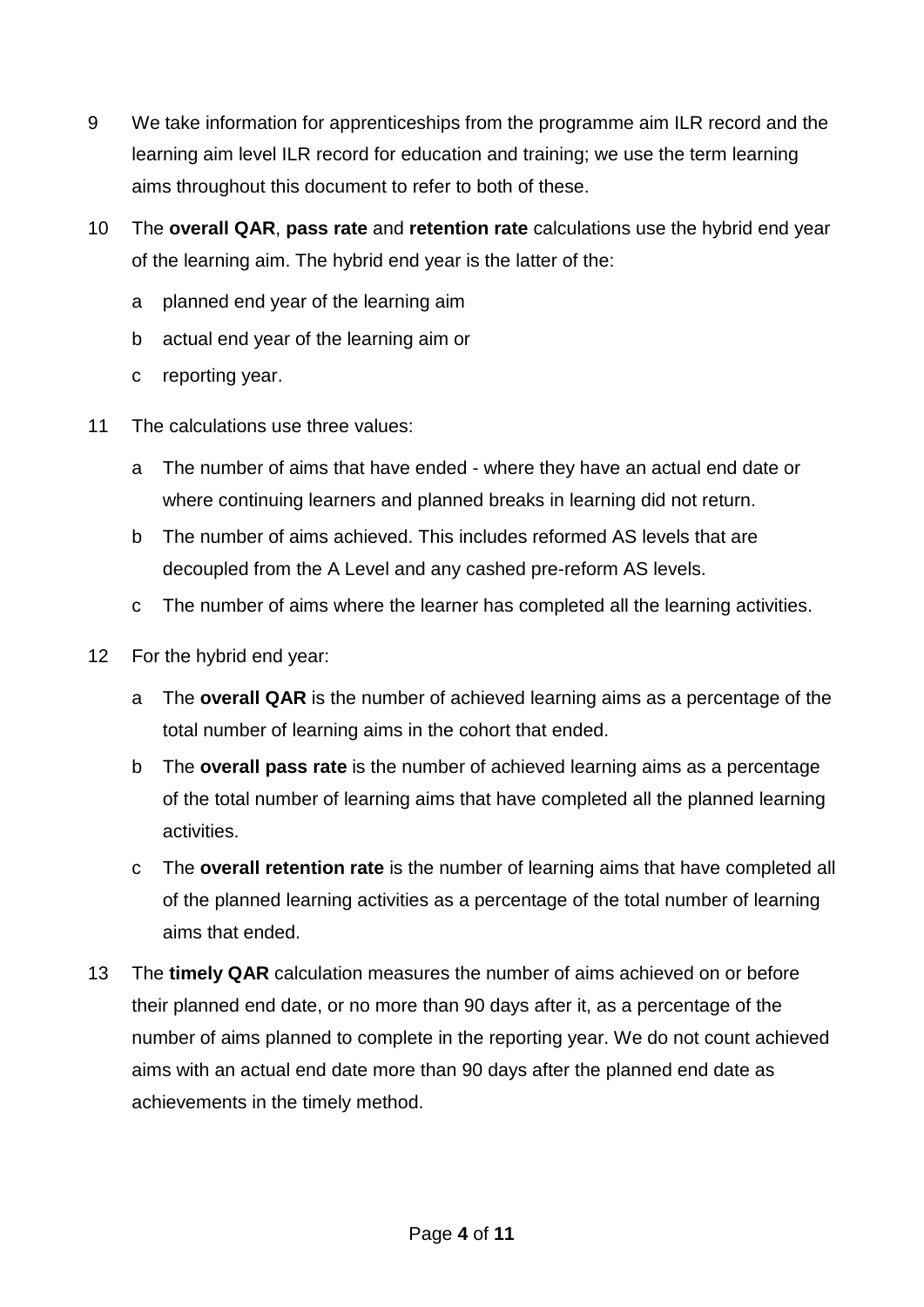- 14 The last day of the reporting period for the 2018 to 2019 year is 31 July 2019. To be included in the calculations, the hybrid end date (for the overall QAR) and the planned end date (for the timely QAR) of the learning aim must be on or before 31 July 2019.
- 15 We treat uncashed AS levels as failures; this relates to pre-reform AS levels that appear in our trend data.

### <span id="page-4-0"></span>**Mergers and learner reference number changes**

- 16 We will treat mergers in the same way as in 2017 to 2018:
	- a For Further Education college mergers that take place up to and including 31 July 2019, we will combine the ILR learning aims from any pre-merger UKPRNs and we will produce the QAR for the 2018 to 2019 reporting year for the post-merger UKPRN.
	- b Where the Further Education college merger took place on or after 1 August 2019, we will produce the QAR for the 2018 to 2019 reporting year under the premerger UKPRNs.
- 17 If a learner's 'Learner reference number' changes, either within a funding year or between years, then you must record this using the 'Learner reference in previous year' field. This allows us to match the records accurately.

#### <span id="page-4-1"></span>**Campus identifiers**

18 Where we have told you to record the campus identifier in the ILR, and you have recorded these, we will include them in the QAR dataset.

## <span id="page-4-2"></span>**What we will produce for you and what we will publish**

19 We will calculate overall and timely QARs for the 2018 to 2019 funding year; we provide comparison values for the previous two years using the same methodology to show a trend. Values for previous years may be different from the officially published QAR for the previous years because of changes to the business rules between years, or if you reported or updated data after the final ILR submission for the year.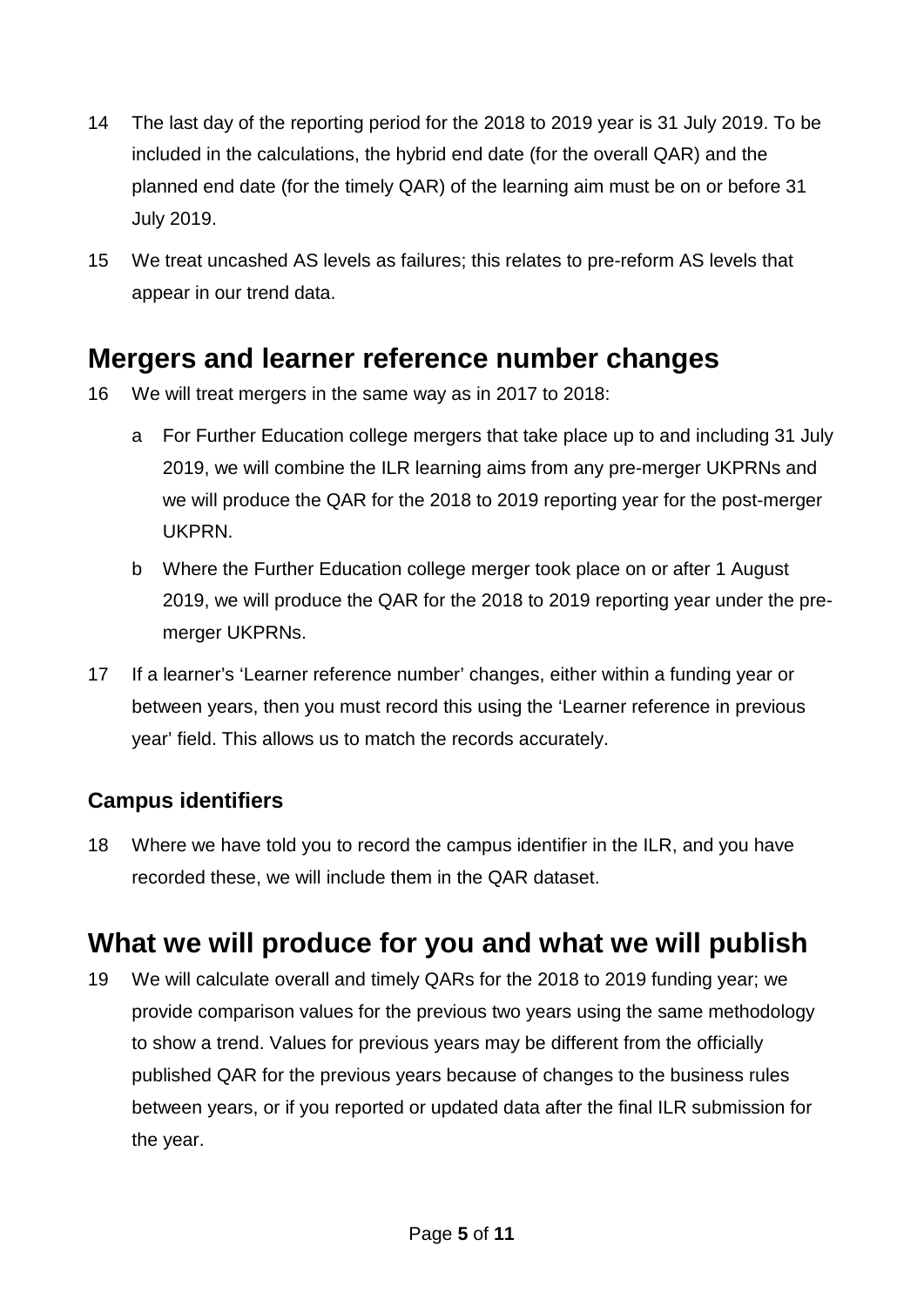- 20 We will produce overall and timely QARs for subcontracted provision for both education and training and apprenticeships, although this is not available for apprenticeship standards.
- 21 We will publish summary data that contains various views of your QAR data; for example by sector or by qualification type. We will also publish a data extract that contains the detailed information that allows you to recreate the dashboards along with some guidance that explains how to do this.
- 22 We will produce the summary data and data extract three times a year. These will be an in-year release based on R10 data, a provisional QAR in January 2020 (following the R04 submission and time to process the data) and a final QAR in March 2020. The provisional QAR enables you to check your data and ensure that we have applied our published methodology correctly. We will share the final QARs with Ofsted.
- 23 We will publish on gov.uk detailed final QAR information through the National [Achievement Rate tables](https://www.gov.uk/government/collections/qualification-achievement-rates-and-minimum-standards#national-achievement-rates-tables) (NARTs). This allows you to benchmark your performance against other providers and provider types.
- 24 We will produce final QAR results for the previous UKPRNs of colleges that merged in 2018 to 2019 for transparency. We will only produce these tables for the year the college merged; in subsequent years, we will only publish QARs for the post-merger UKPRN.
- 25 We will not publish disaggregated campus data for colleges that are part of a group in the [NARTs;](https://www.gov.uk/government/collections/qualification-achievement-rates-and-minimum-standards#national-achievement-rates-tables) we are treating this data as shadow data for 2018 to 2019. However, we do plan to publish this data for colleges in parallel with publication of NARTs. We will not publish the experimental QAR data for delivery sites as part of NARTs, but we will make these available to you.
- 26 The overall QAR is the method we will use to inform outcomes for all age apprenticeships and education and training provision. We use the pass rates, retention rates and timely QAR to provide additional information about the delivery of provision.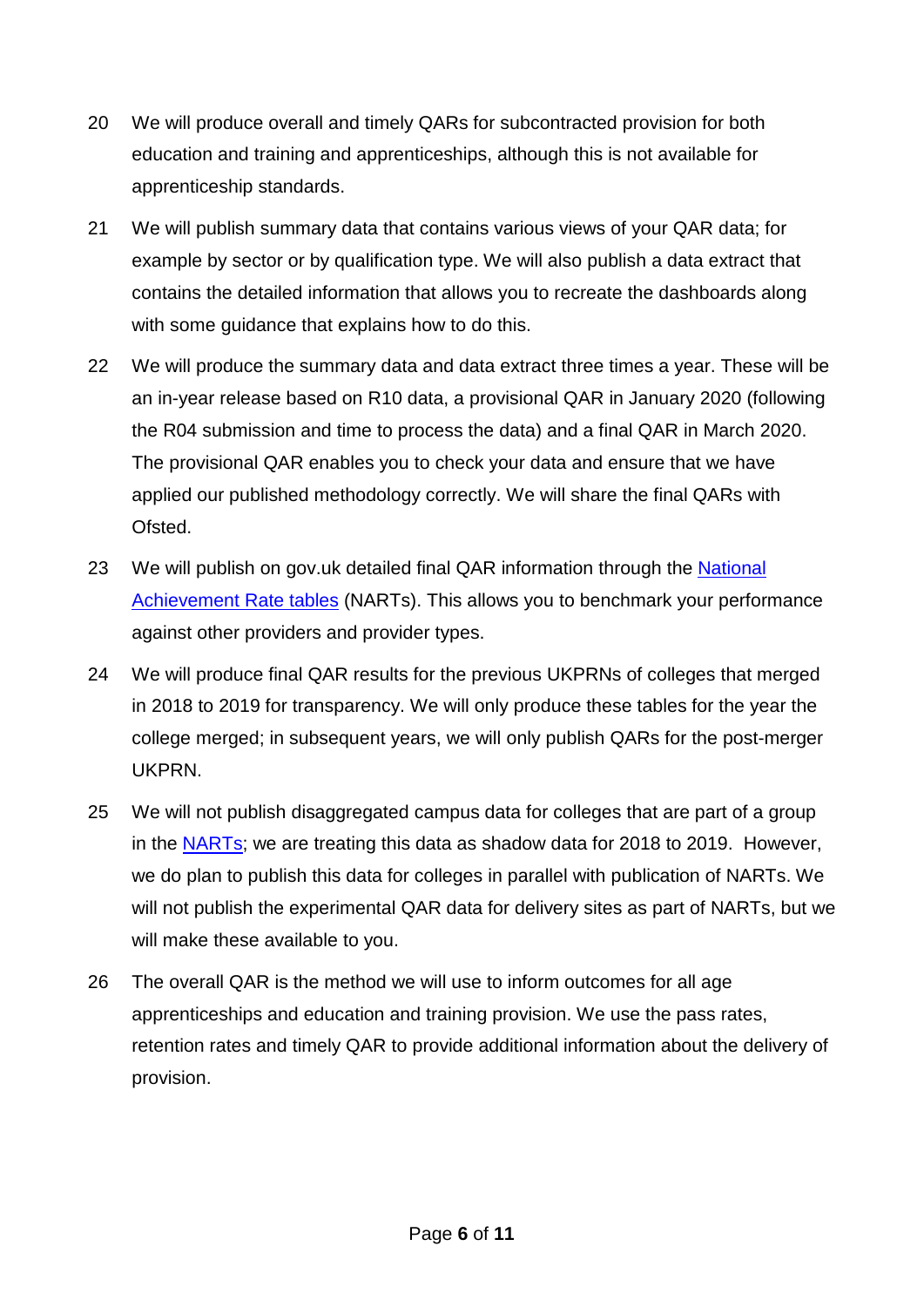## <span id="page-6-0"></span>**The learning aims included in the QAR calculation**

- 27 The learning aims included in the QAR calculation are those in receipt of public funding through:
	- the Adult Education Budget (or previously called the Adult Skills Budget as we use data from the last 5 years)
	- Apprenticeships; this includes all standards and frameworks
	- Advanced Learner Loans
	- the Large Employer Outcome Pilot
	- 16 to 19 allocations.

See also [The learning aims excluded from the QAR calculation](#page-8-0) section to see what we exclude in these programmes.

- 28 We treat learning aims as withdrawals for the **overall QAR** methodology where they:
	- a have a 'Completion status' of 1 ('Learner continuing or intending to continue the learning activities leading to the learning aim') in the final R14 ILR return for a funding year **AND**
	- b do not have a corresponding record in the following funding year

Where this occurs, we will set the reporting year as the year after the last submitted file containing the learning aim.

For example, an aim with a 'Learning planned end date' of June 2018 and a 'Completion status' of 1 ('Learner continuing or intending to continue the learning activities leading to the learning aim') recorded in the R14 ILR in 2017 to 2018, and does not appear in the R14 ILR in 2018 to 2019, will be a withdrawal in the 2018 to 2019 year.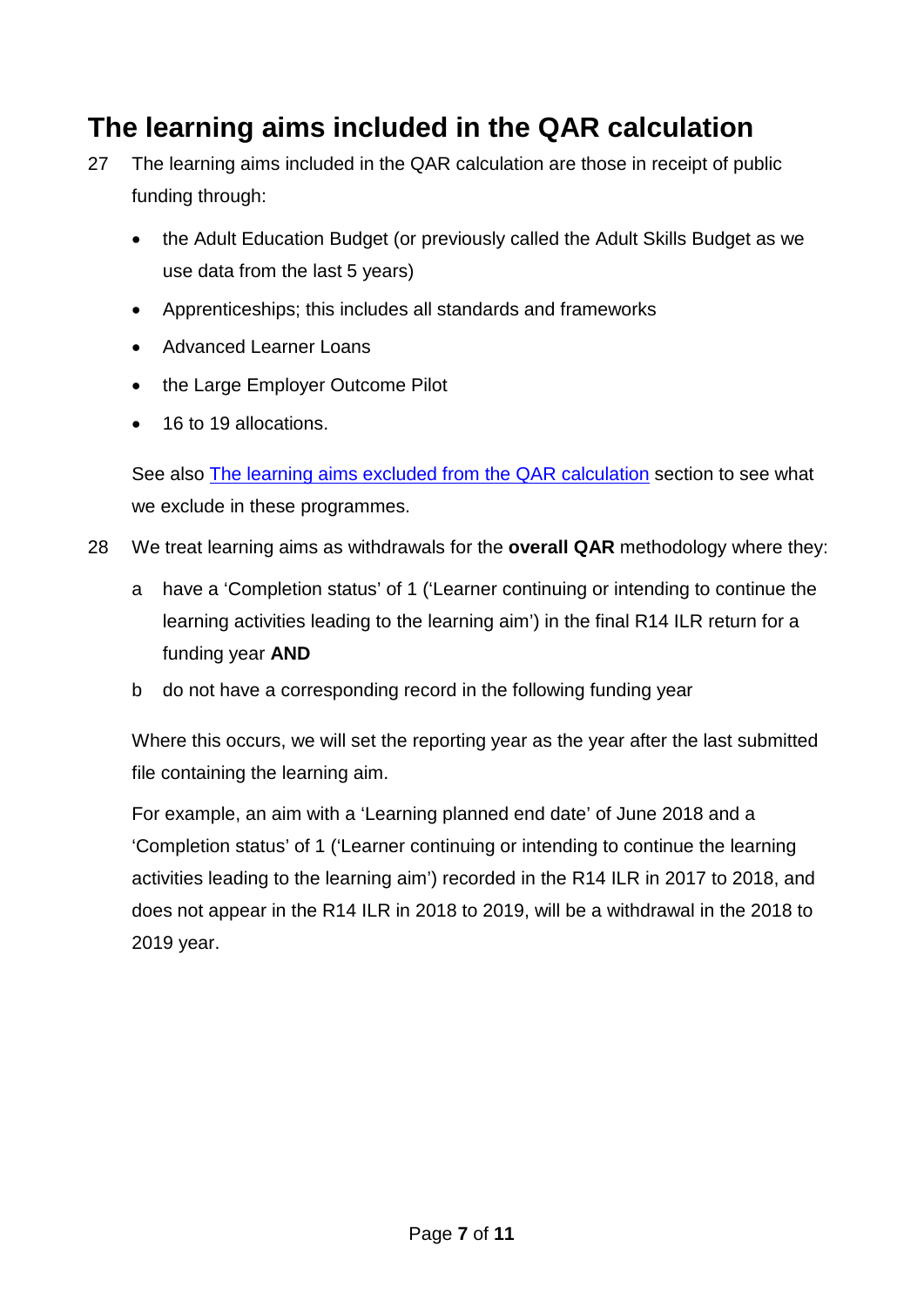- 29 We treat learning aims as withdrawals for the **overall QAR** methodology where they have a 'Completion status' of 6 ('Learner has temporarily withdrawn from the aim due to an agreed break in learning') and where either:
	- a they do not have a corresponding restart record in the same funding year or in the following two funding years, **OR**
	- b the planned break recorded in the R14 ILR return for 2017 to 2018 has no corresponding restart record in the R04 ILR return of 2019 to 2020

If this scenario happens, we will set the reporting year to one year after the latter of the expected end year or actual end year.

For example, if you recorded an aim with a 'Learning planned end date' in July 2018 with a planned break in learning in April 2017, this will be a withdrawn aim in the 2018 to 2019 funding year if there is no restart record in:

- o the R14 ILR return in 2017 to 2018, **OR**
- o the R14 ILR return in 2018 to 2019, **OR**
- $\circ$  the R04 II R return of 2019 to 2020
- 30 We match restart records to planned break records by matching the:
	- a 'UKPRN'
	- b 'Learner reference number'
	- c The 'Original learning start date' on the restart record where it matches:
		- i. the 'Learning start date' **OR**
		- ii. the 'Original learning start date' (to allow for situations where the planned break was itself a restart) of the planned break record for either the:
			- o 'Programme type' and 'Framework code'/'Standard code' for apprenticeships, **OR**
			- o 'Learning aim reference' for other aims.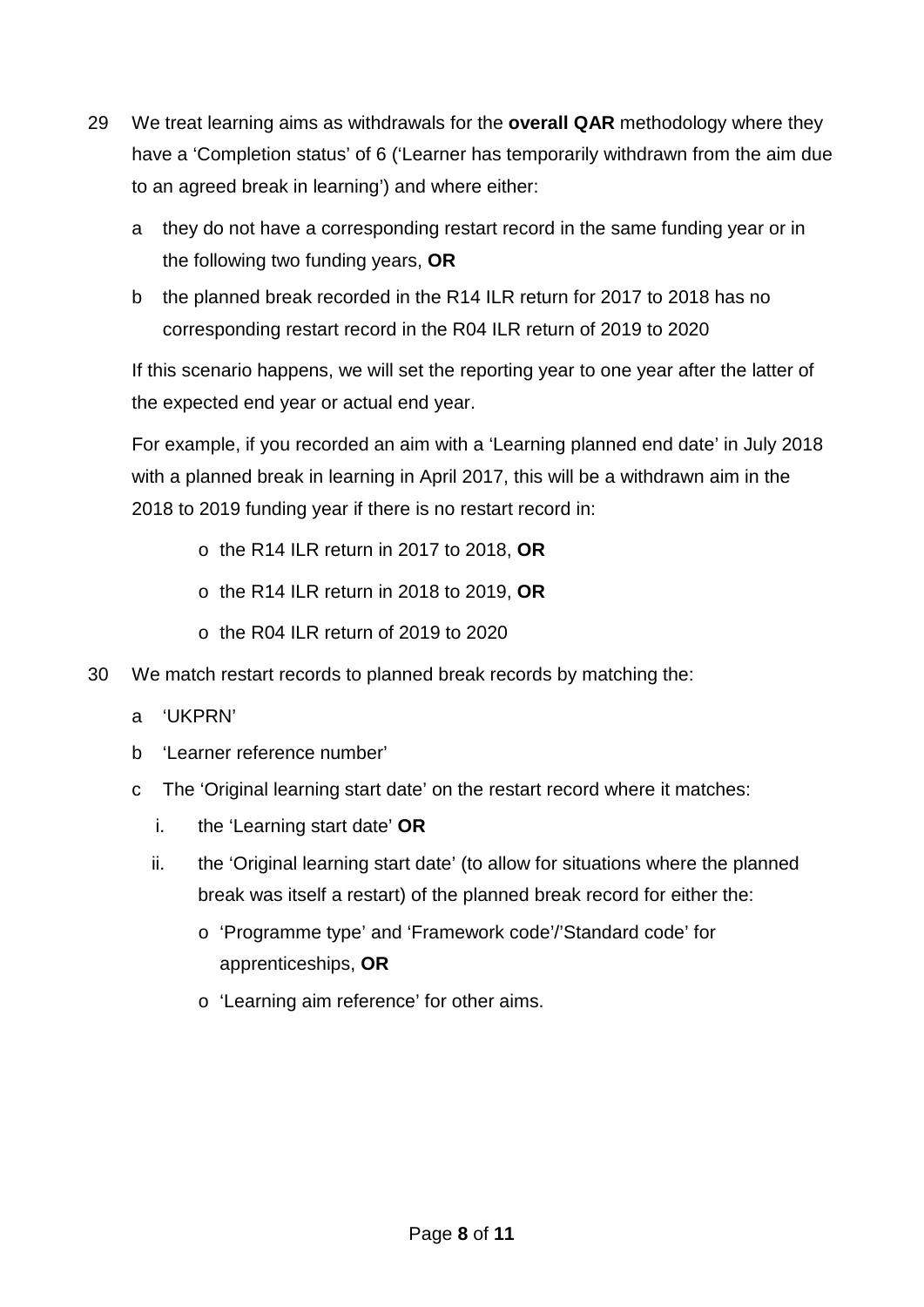## <span id="page-8-0"></span>**The learning aims excluded from the QAR calculation**

- 31 We will monitor and analyse the volumes and proportions of aims excluded from QAR calculations to ensure that providers are correctly excluding aims. Where we identify large volumes or proportions, we will contact you to discuss these and may require evidence to confirm these exclusions.
- 32 The following exclusions apply to all QAR, pass and retention rates (some of the terminology below relates to historical provision as we use 5 year's data to calculate QARs). Those marked with an asterisk (\*) will only be excluded under the timely QAR methodology if they occur on or before or within 90 days of the planned end date:
	- a Directly funded 14 to 16 year-old students, identified in the Individualised Learner Record (ILR) using the LDM code 320 ('14 to 16 direct funded students in FE')
	- b Apprenticeship standards **for timely QARs only**
	- c Transfers:
		- o \*Where a learner transferred to a different programme or learning aim within the same provider and we can match to a new aim where the start date of the new aim is within 120 days of the actual end date of the old aim. We will not exclude transfers from apprenticeships to non-apprenticeship learning aims.
		- o \*Where a learner transferred to a new provider following our intervention or from the Department for Education. The exclusion applies to the original provider's QAR, not the new provider's QAR. The new provider should assess the learners fully and plan their learning accordingly.
		- o Education and training learning aims without successful achievement following a transfer to other provision with another provider, aligning with government strategy such as the [apprenticeship 2020 vision.](https://www.gov.uk/government/publications/apprenticeships-in-england-vision-for-2020)
	- d \*Planned breaks where the learner has temporarily withdrawn due to an agreed break in learning for the learning aim; we will exclude these from the relevant hybrid end year. However, if a learner does not return from a planned break then any learning aims excluded under this rule previously, will be included in subsequent reporting years.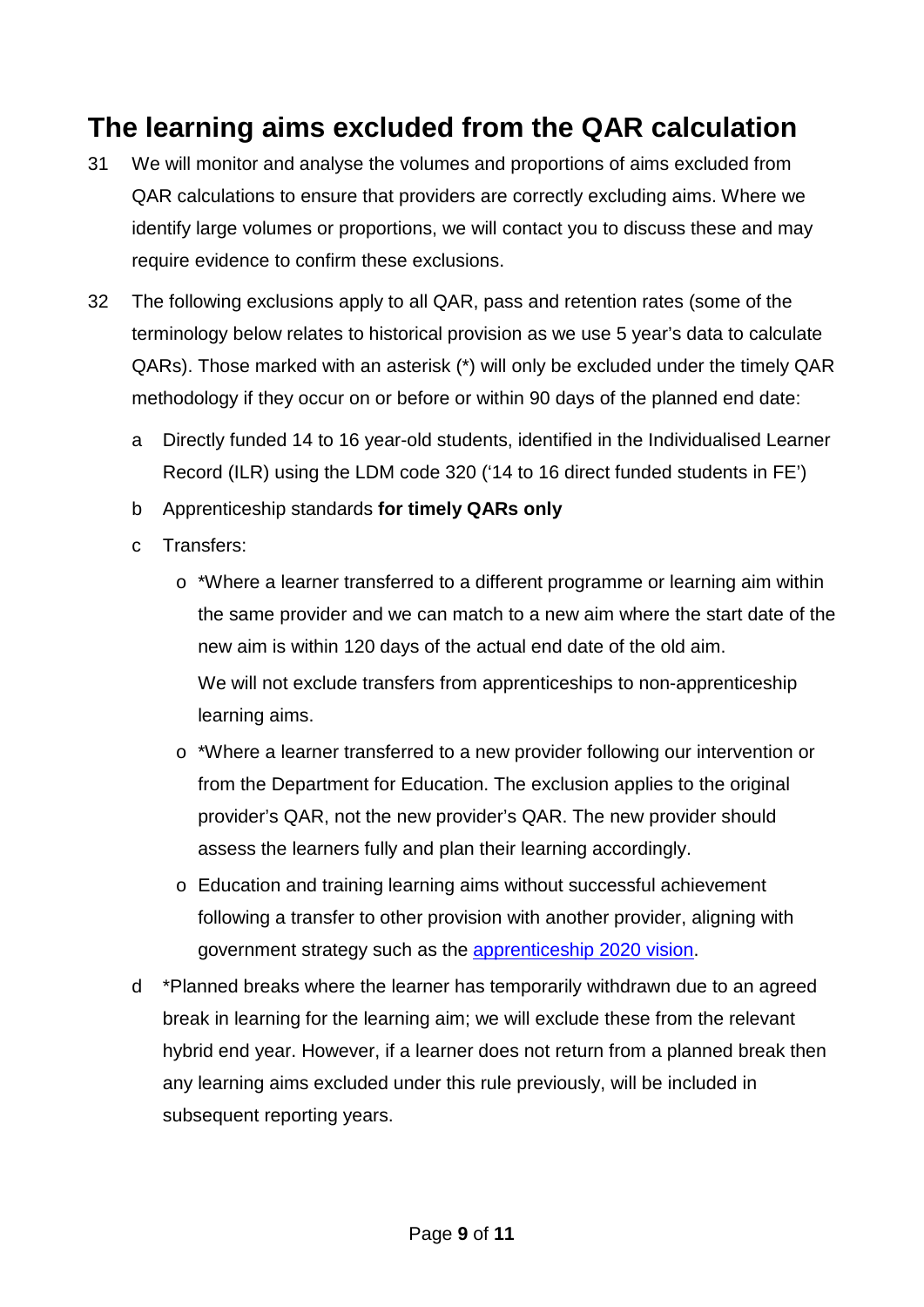- e Unemployed learners claiming Universal Credit, Job Seeker's Allowance or Employment and Support Allowance (Work Related Activity Group) who cannot continue their learning through to completion because they gained employment.
- f Learners undertaking a traineeship programme who are unable to complete their learning aims because they have gained employment. We will identify full time employment from the learner's destination and progression record.
- g The following learning aims:
	- i. European Social Fund funded learning aims recorded under Funding model 70 ('ESF')
	- ii. Community Learning funded learning aims using the 'non-formula funded' approach recorded under Funding model 10 ('Community Learning')
	- iii. Where a learner withdrew within the respective funding qualifying period without achievement. There is no qualifying period for trailblazer pilot standards recorded under Funding model 81 ('Other adult'), however we exclude those where the apprentice withdraws without a net employer contribution payment being recorded (i.e. any payments minus refunds).
	- iv. Learning Technologies Pilot learning aims identified using LDM code 337
	- v. Apprenticeship Seasonable Worker Pilot learning aims identified using LDM code 348
	- vi. Offender Learning and Skills Service (OLASS) learning aims identified using LDM code 034
	- vii. 18-21 Work skills pilot learning aims identified using LDM codes 332 or 341
	- viii. Employer Ownership Pilot learning aims identified using LDM code 351
	- ix. Innovation Code learning aims (references as ZINN0001 to ZINN0006 and Z0004474 to Z0007833)
	- x. Key skills learning aims
	- xi. Unitisation qualifications
	- xii. Tutorial support and complementary studies learning aims
	- xiii. Work experience or work placement aims
	- xiv. Non regulated learning aims used to claim funding for additional ESOL learning needs